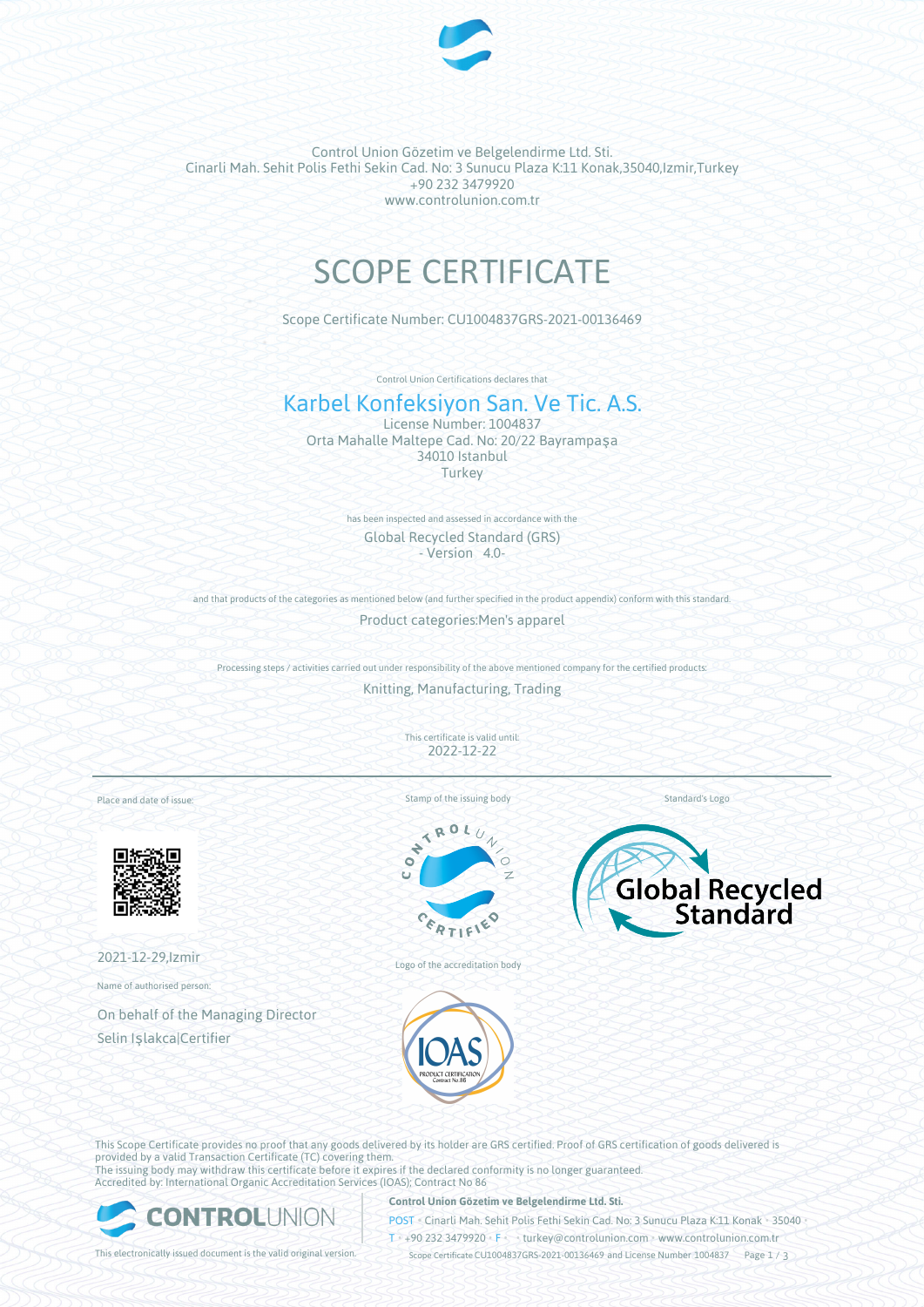

#### Control Union Gözetim ve Belgelendirme Ltd. Sti. Cinarli Mah. Sehit Polis Fethi Sekin Cad. No: 3 Sunucu Plaza K:11 Konak,35040,Izmir,Turkey +90 232 3479920 www.controlunion.com.tr

**Karbel Konfeksiyon San. Ve Tic. A.S. Global Recycled Standard (GRS)**

### **Products Appendix to Certificate no.CU1004837GRS-2021-00136469**

In specific the certificate covers the following products:

| <b>Product category</b>            | <b>Product details</b> | <b>Material composition</b><br>100.0%Recycled Post-Consumer Cotton    |                 | Label grade     |
|------------------------------------|------------------------|-----------------------------------------------------------------------|-----------------|-----------------|
| Men's apparel                      | Shirts, blouses        |                                                                       |                 | Post-Consumer   |
| Place and date of issue:           |                        | Stamp of the issuing body                                             | Standard's logo |                 |
|                                    |                        | NTROL,<br>$\gamma$<br>Ō<br>$\overline{C}$<br>Z<br>$c_{\varepsilon_R}$ |                 | Global Recycled |
| 2021-12-29, Izmir                  |                        | Logo of the accreditation body                                        |                 |                 |
| Name of authorised person:         |                        |                                                                       |                 |                 |
| On behalf of the Managing Director |                        |                                                                       |                 |                 |
| Selin Işlakca Certifier            |                        | Contract No.86                                                        |                 |                 |